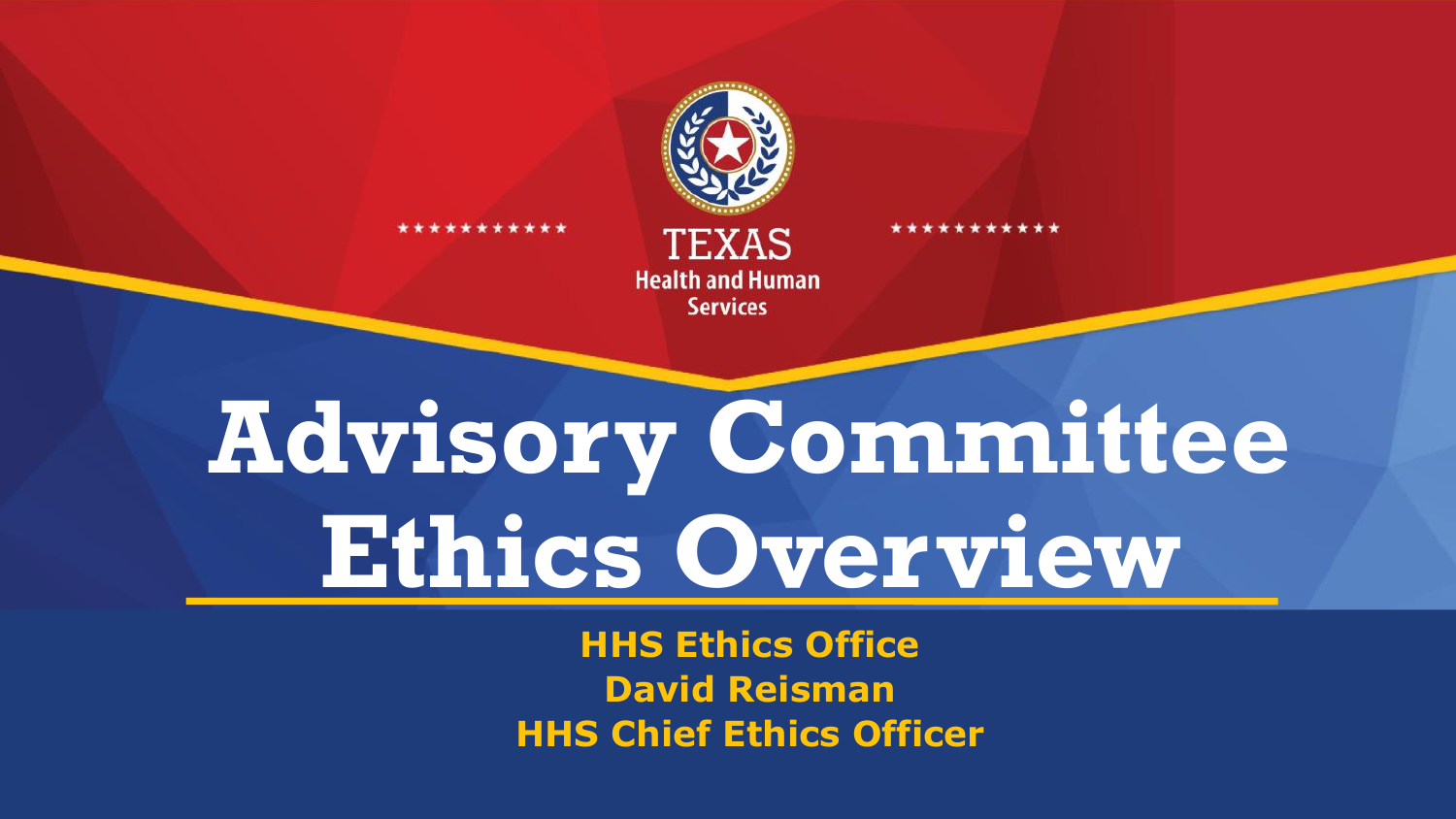#### **Welcome**



#### David A. Reisman HHS Chief Ethics Officer

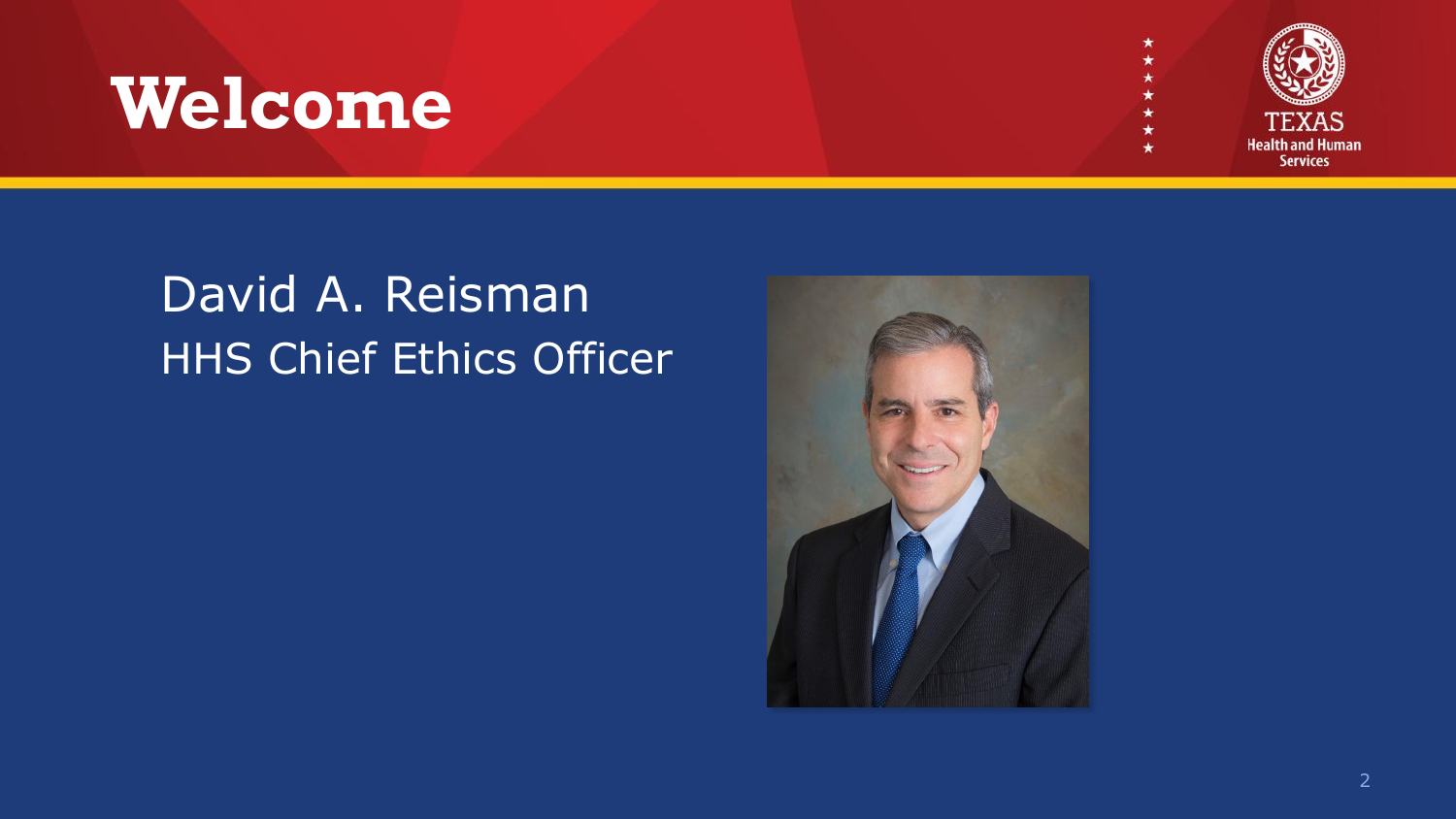## **Topics**



Honoraria Conflicts of Interest Prohibition on Lobbying Open Meetings Act/PI Bribery **Public Servants** 

Representation Confidential Information Disclosure Misuse of Government Property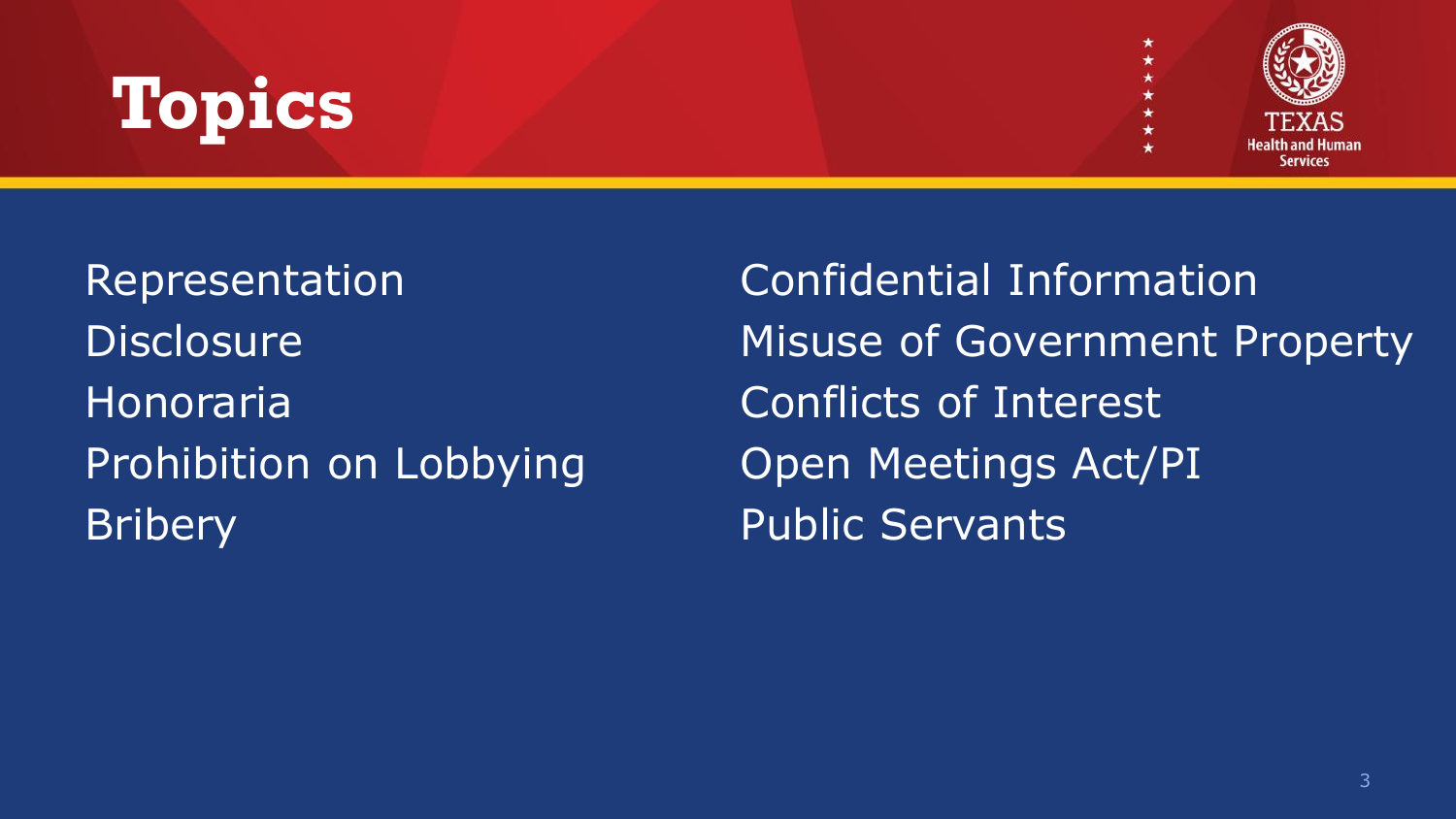## **Official Representation**



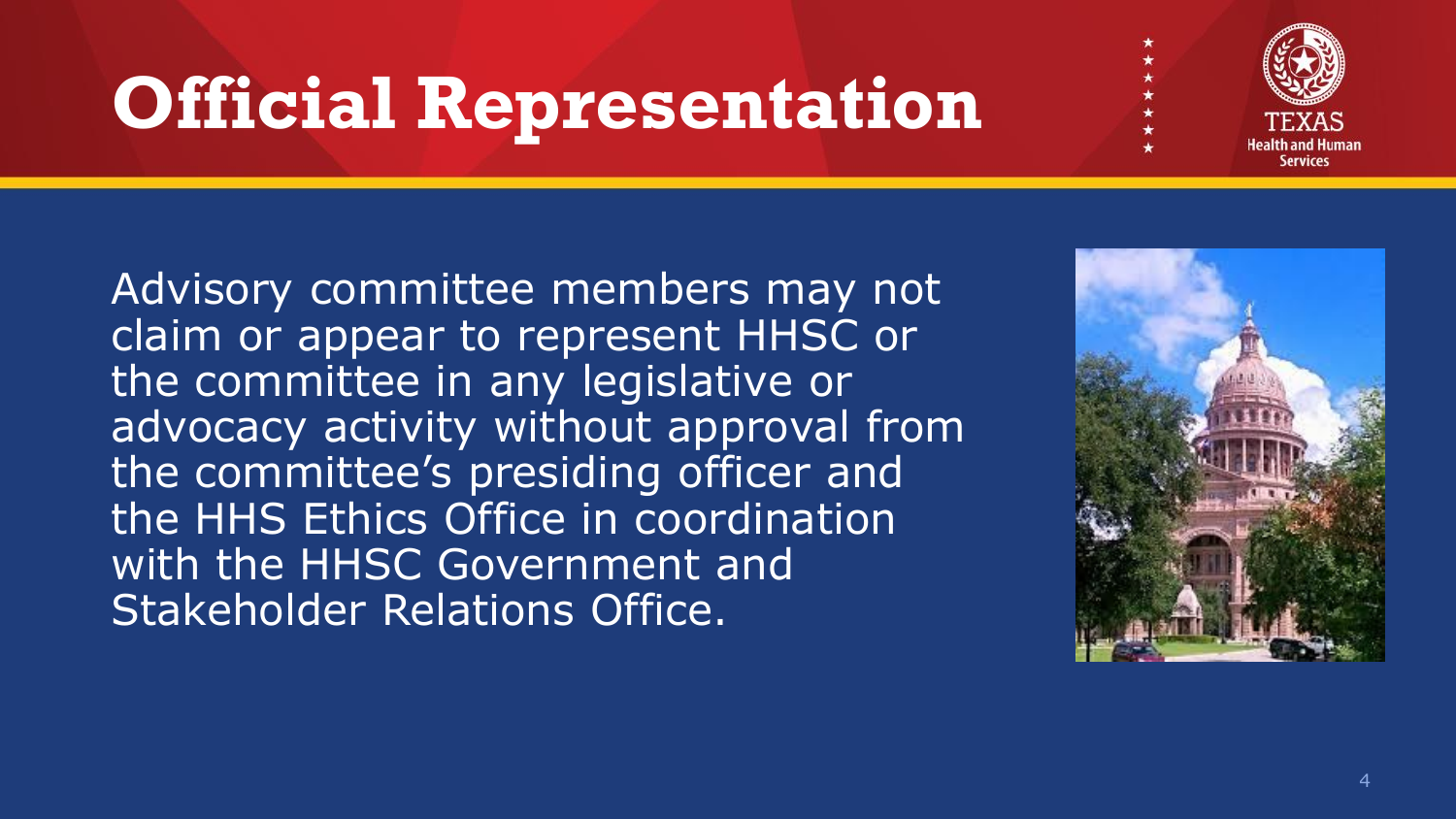#### **Representation**



Committee members are not prohibited from discussing a report that has been formally adopted by the specific committee they represent, or from representing themselves or other non -state agency entity in the legislative or advocacy process.

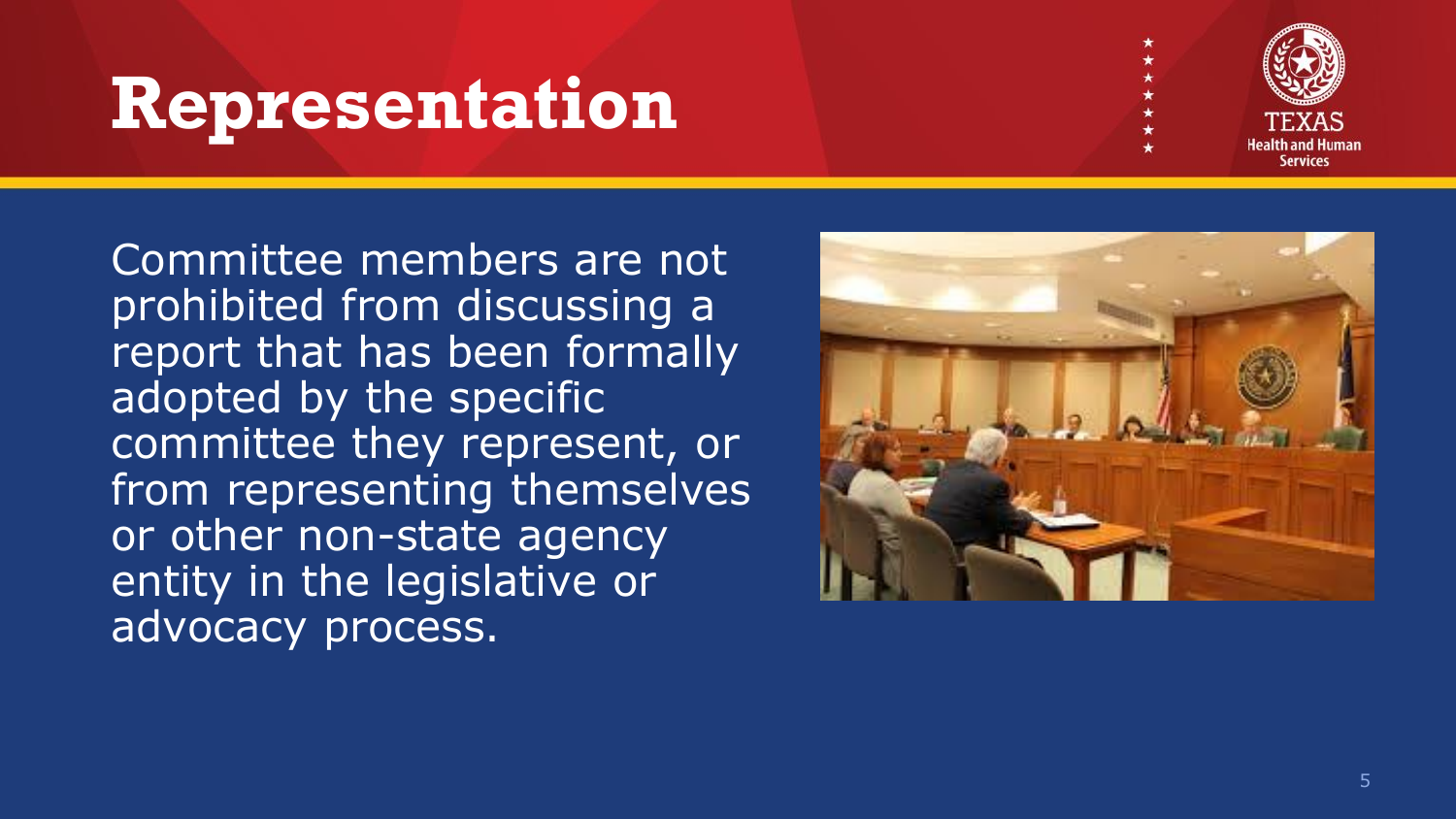#### **Disclosure**



Advisory committee members shall disclose all direct personal or financial interests in a motion under consideration, and recuse themselves from any deliberations or decisions on that matter.

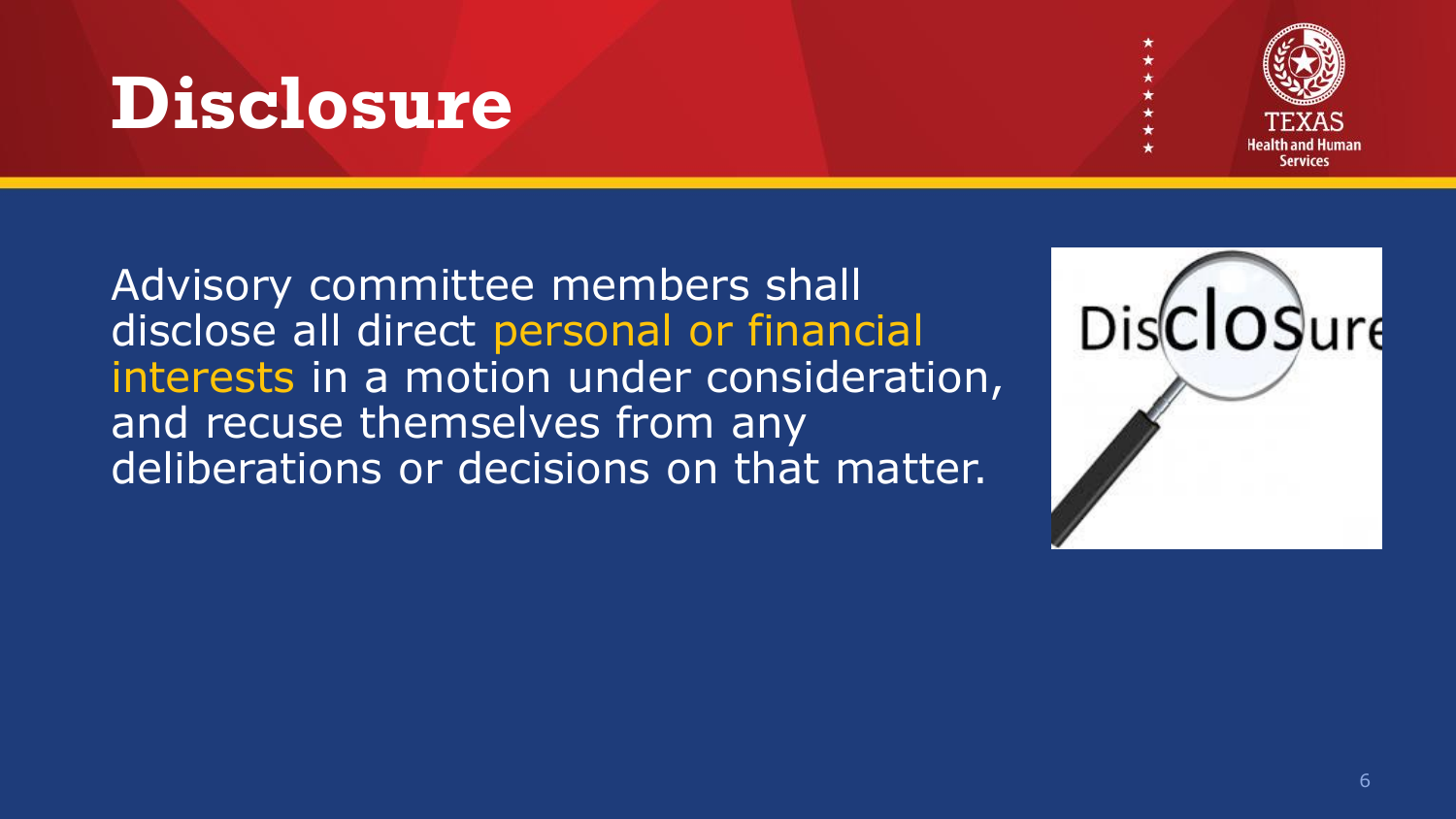#### **Disclosure**



#### Personal or Private Interest:

Does not include the member's engagement in a profession, trade, or occupation when the member's interest is the same as all others similarly engaged in a profession, trade, or occupation, or if the member merely provides a personal experience, with no personal or private interest, in giving feedback on the subject matter.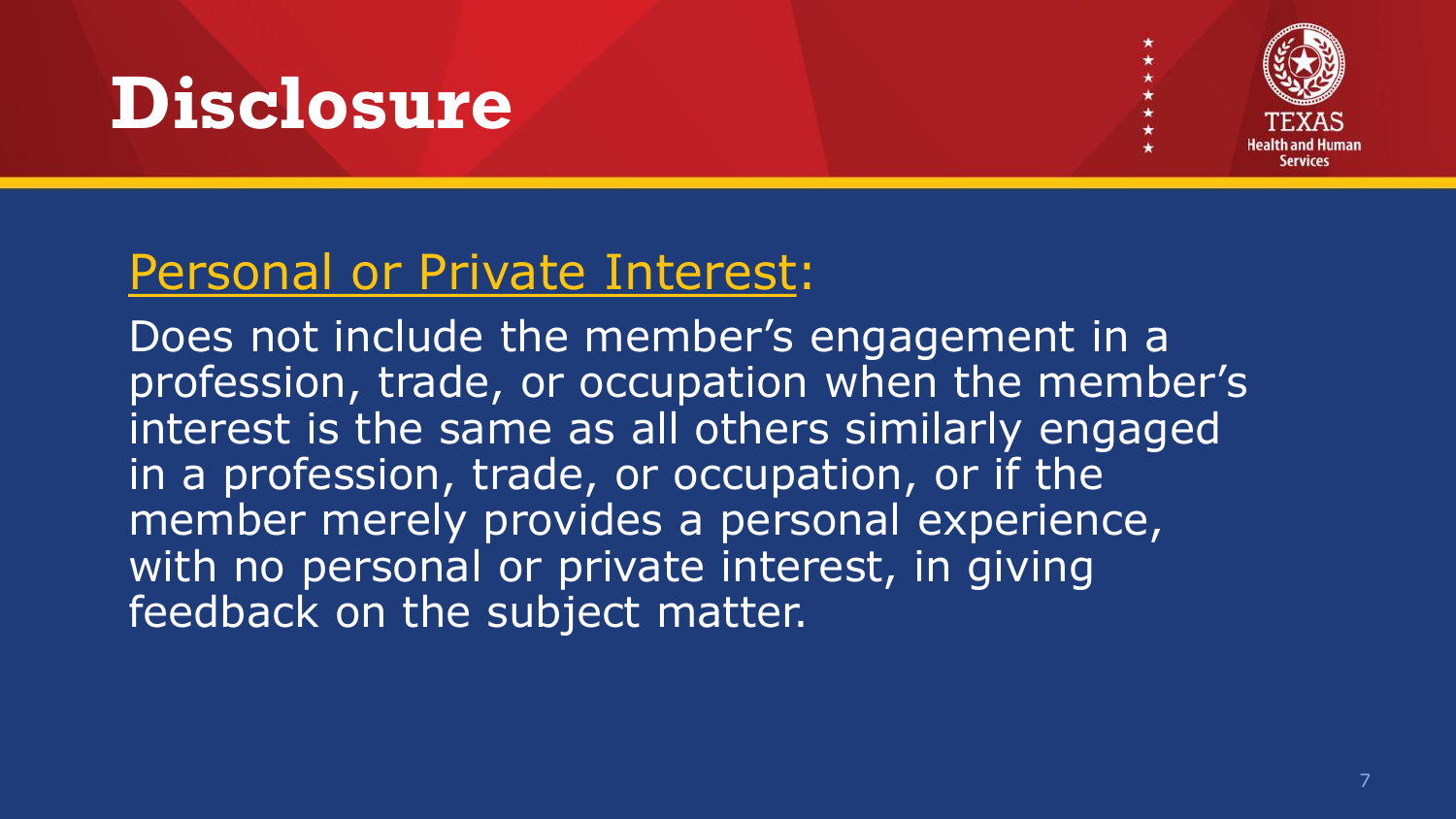#### **Honoraria Prohibition**



Advisory committee members may not accept payment for services that are requested because of the members' title or position on the committee.



Penal Code § 36.07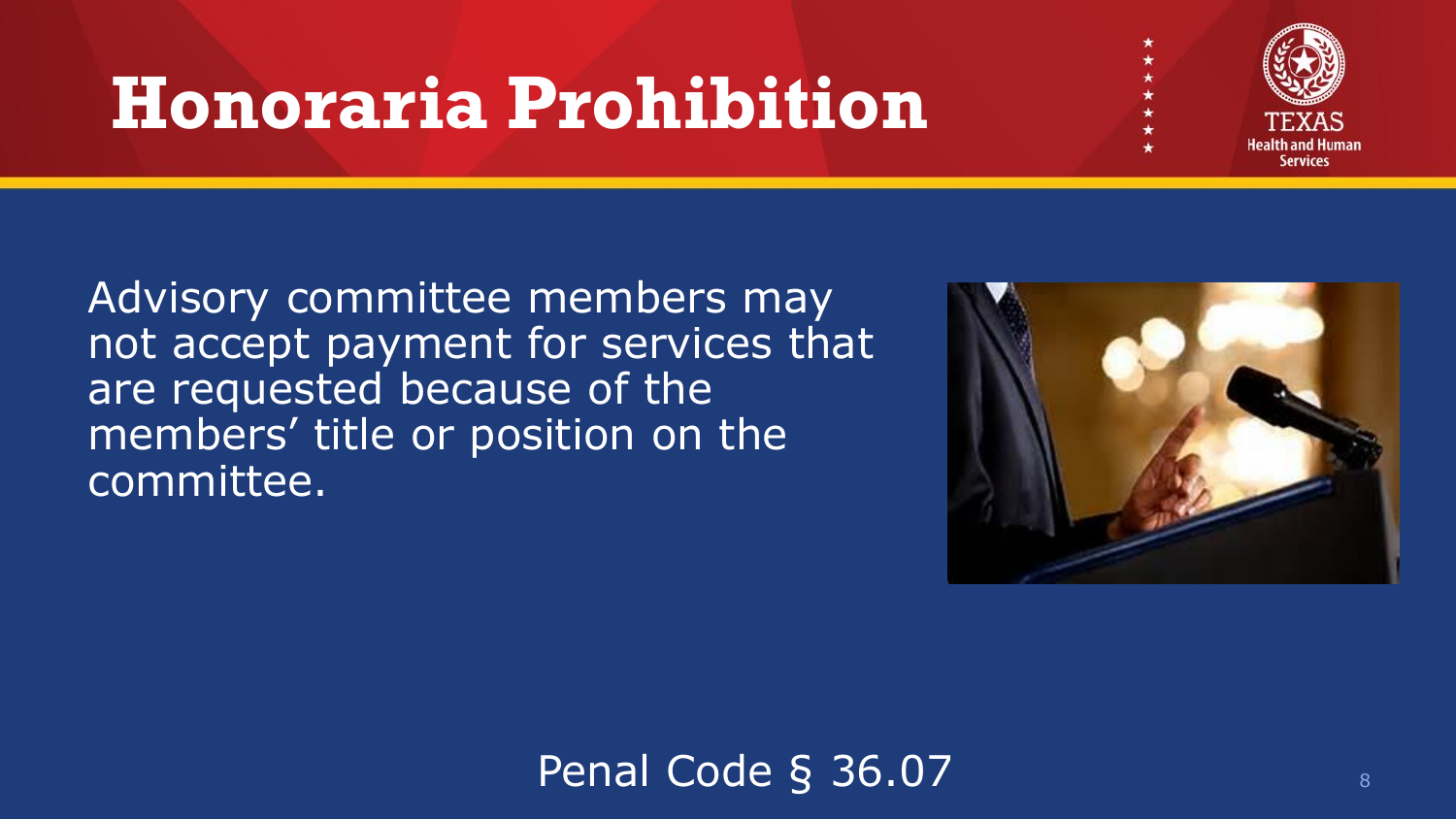### **Conflicts of Interest**



Advisory committee members should not be in a position to derive personal benefit from actions or decisions made in their official capacity.

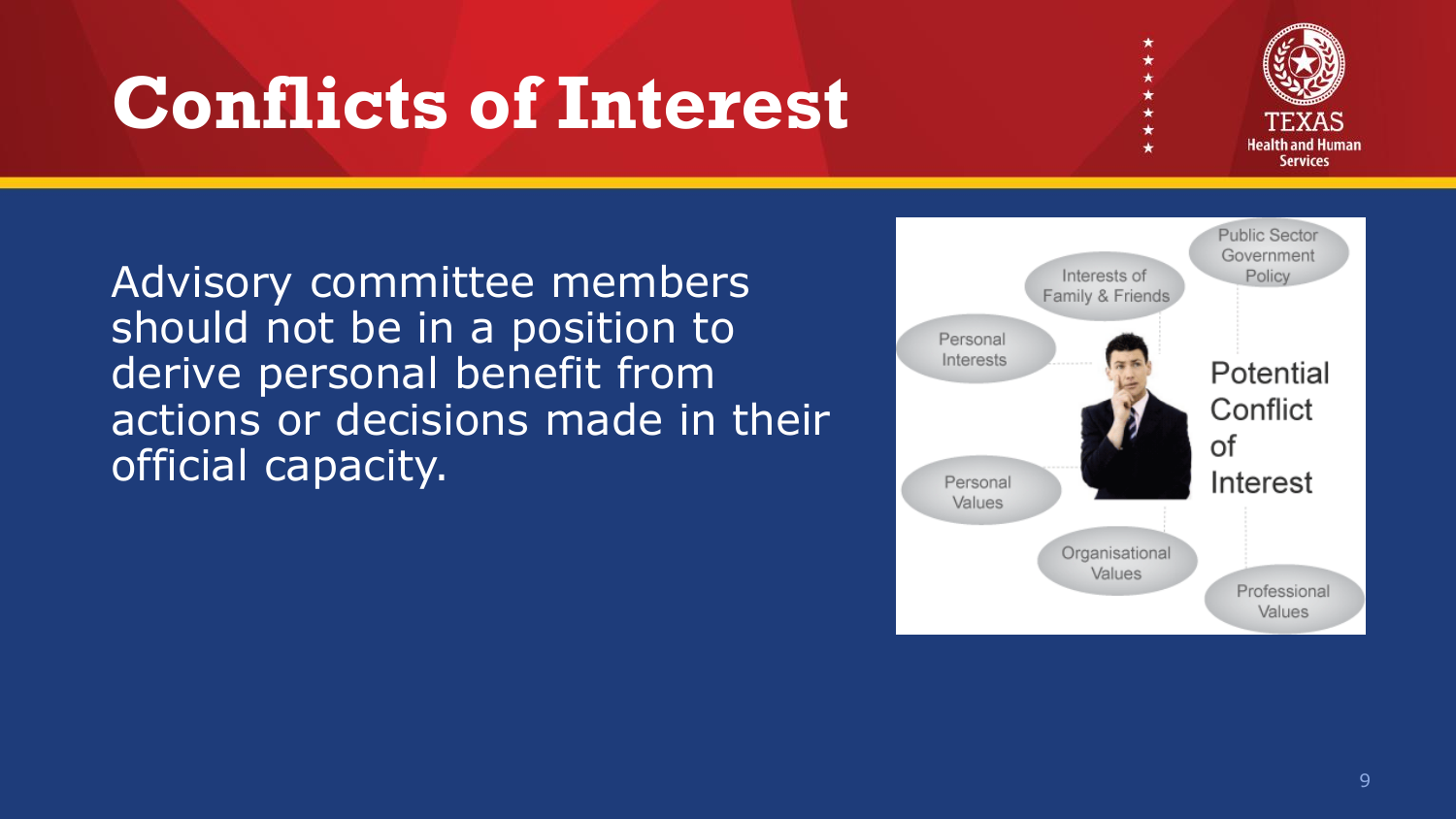### **Bribery**



Advisory committee members should not knowingly solicit, accept, or agree to accept any benefit for having exercised the member's official powers or duties in favor of another person.



Penal Code § 36.02 10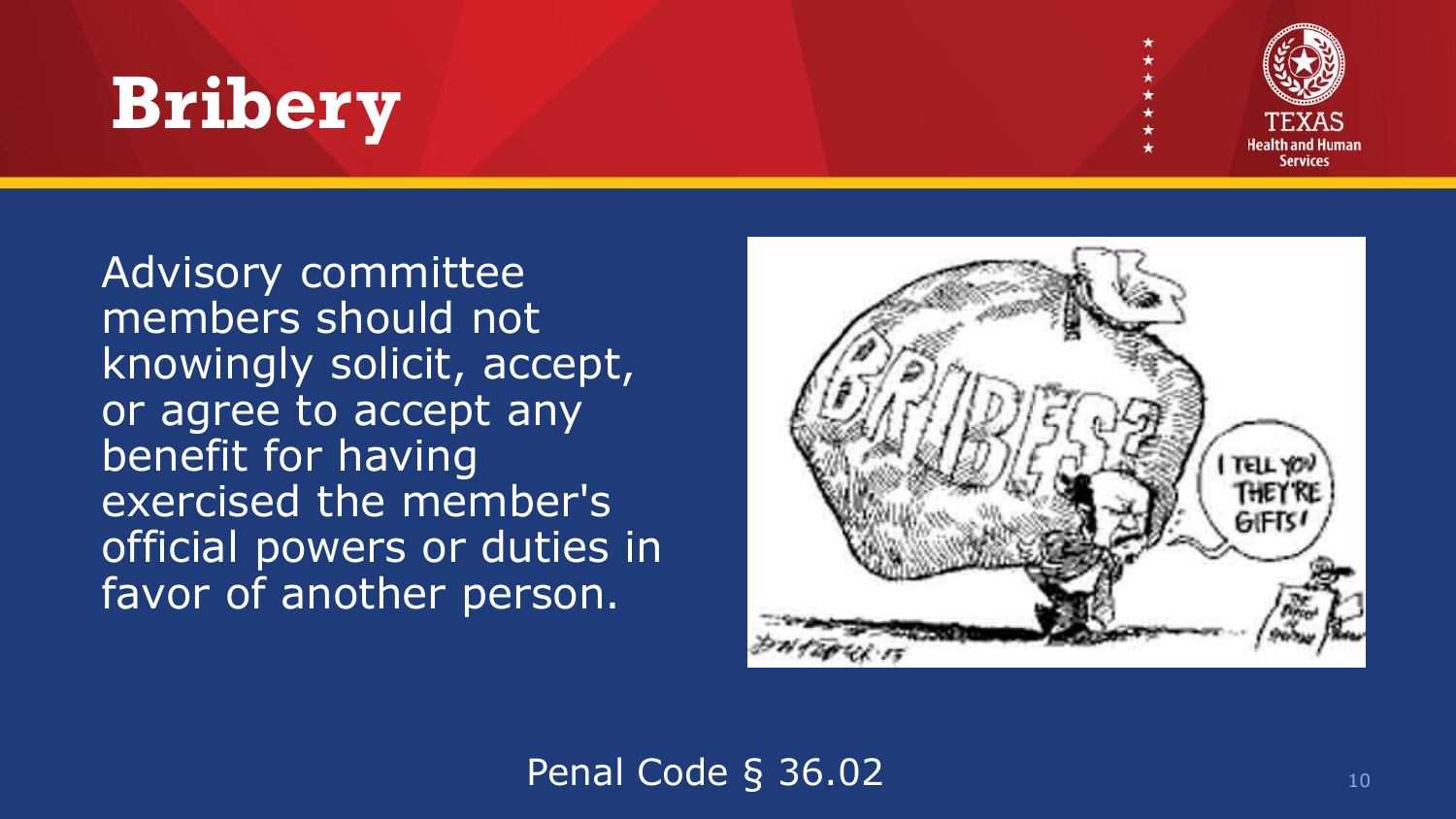# **Open Meeting Act & Public Information Act**



Advisory committee members shall complete the Open Meetings Act and Public Information Act trainings within 90 days of appointment and submit the Certificate of Completion to the Work Group liaison.

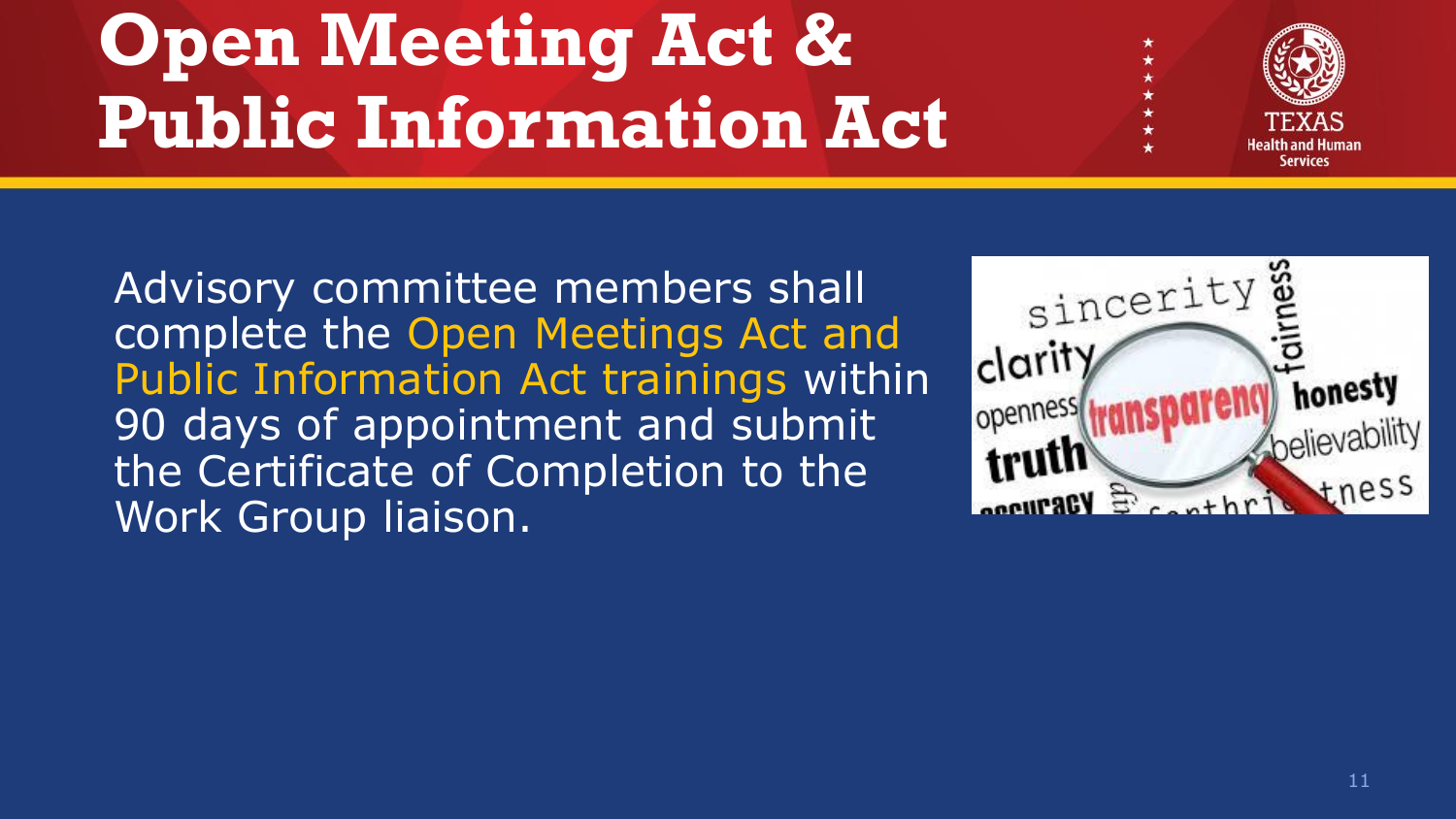### **Confidential Information**

Advisory committee members may not disclose confidential information and all agency-generated information, including information in draft form, acquired through his or her committee membership, until such time as the information or document is released and made public, the HHS Executive Commissioner has approved the release in writing, or the HHS Ethics Policy permits release.



Service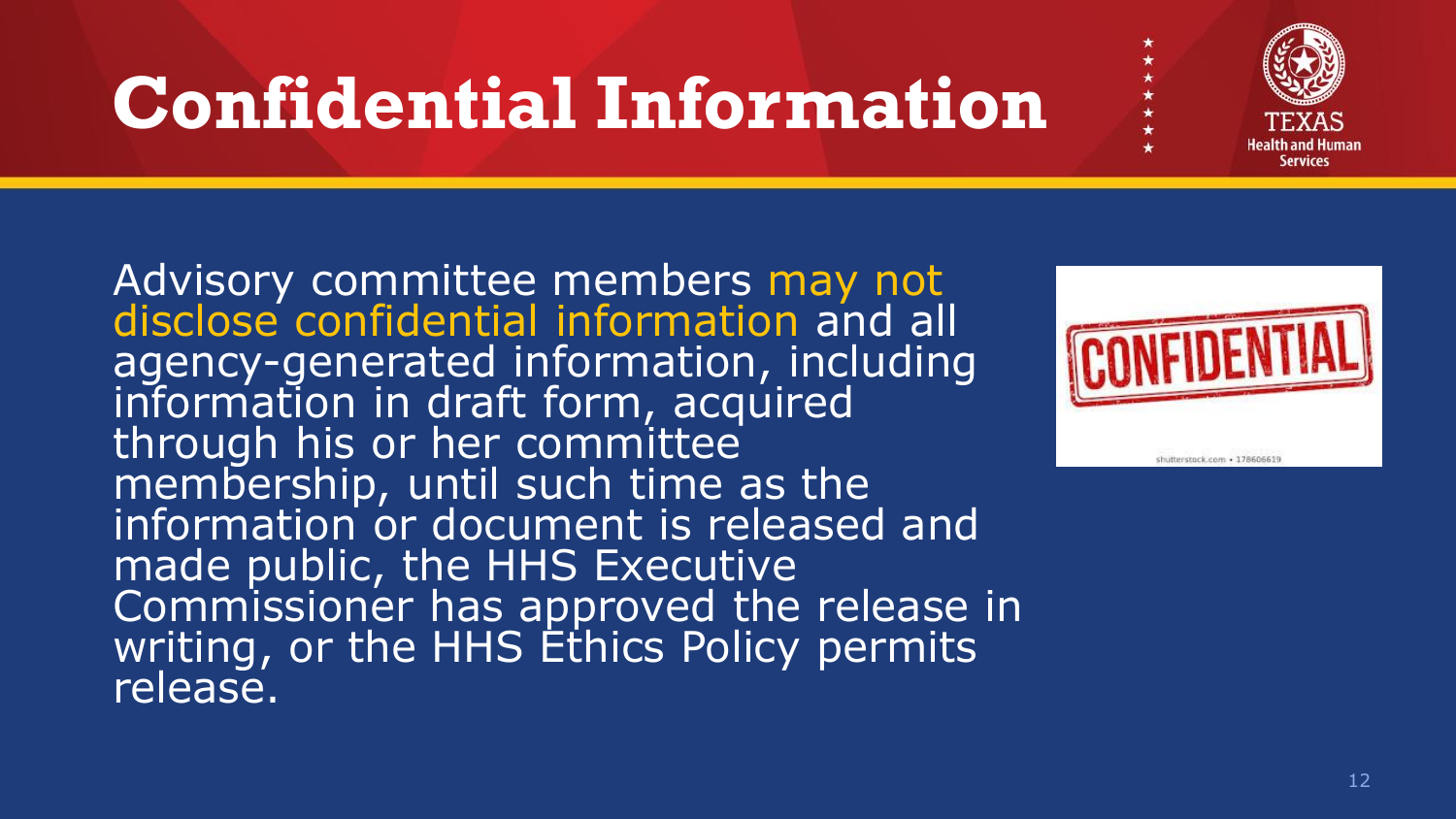## **Confidential Information**

#### Confidential Information:

Includes all information protected by the Health Insurance Portability and Accountability Act (HIPAA), information that has commercial value or use, such as trade secrets, and information communicated in confidence by the HHS System.

Health Data Privacy



Service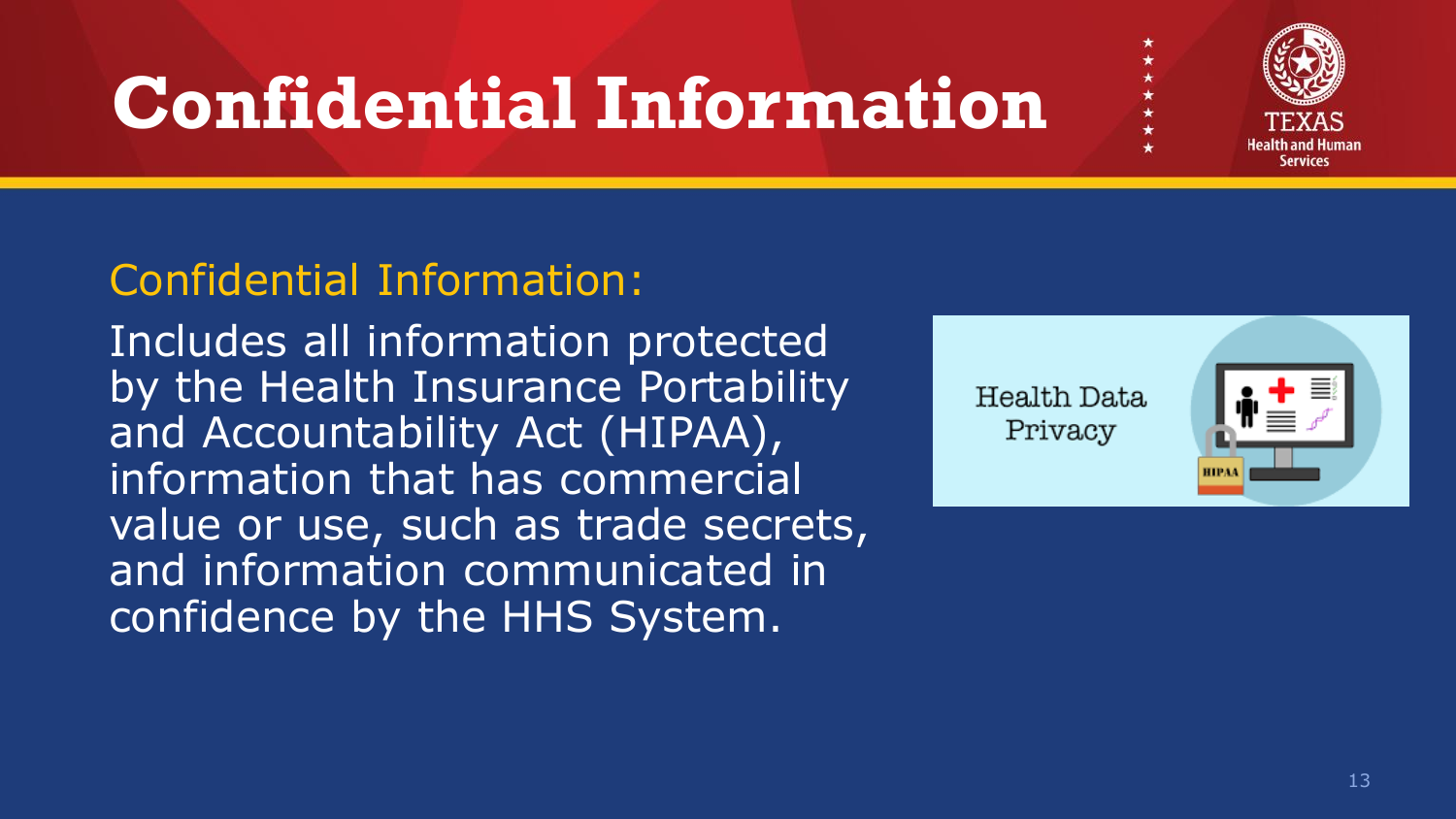# **Misuse of Government Property**



Advisory committee members shall not use state government time, property, facilities or equipment for purposes other than official business.



Penal Code § 39.02(a)(2)  $14$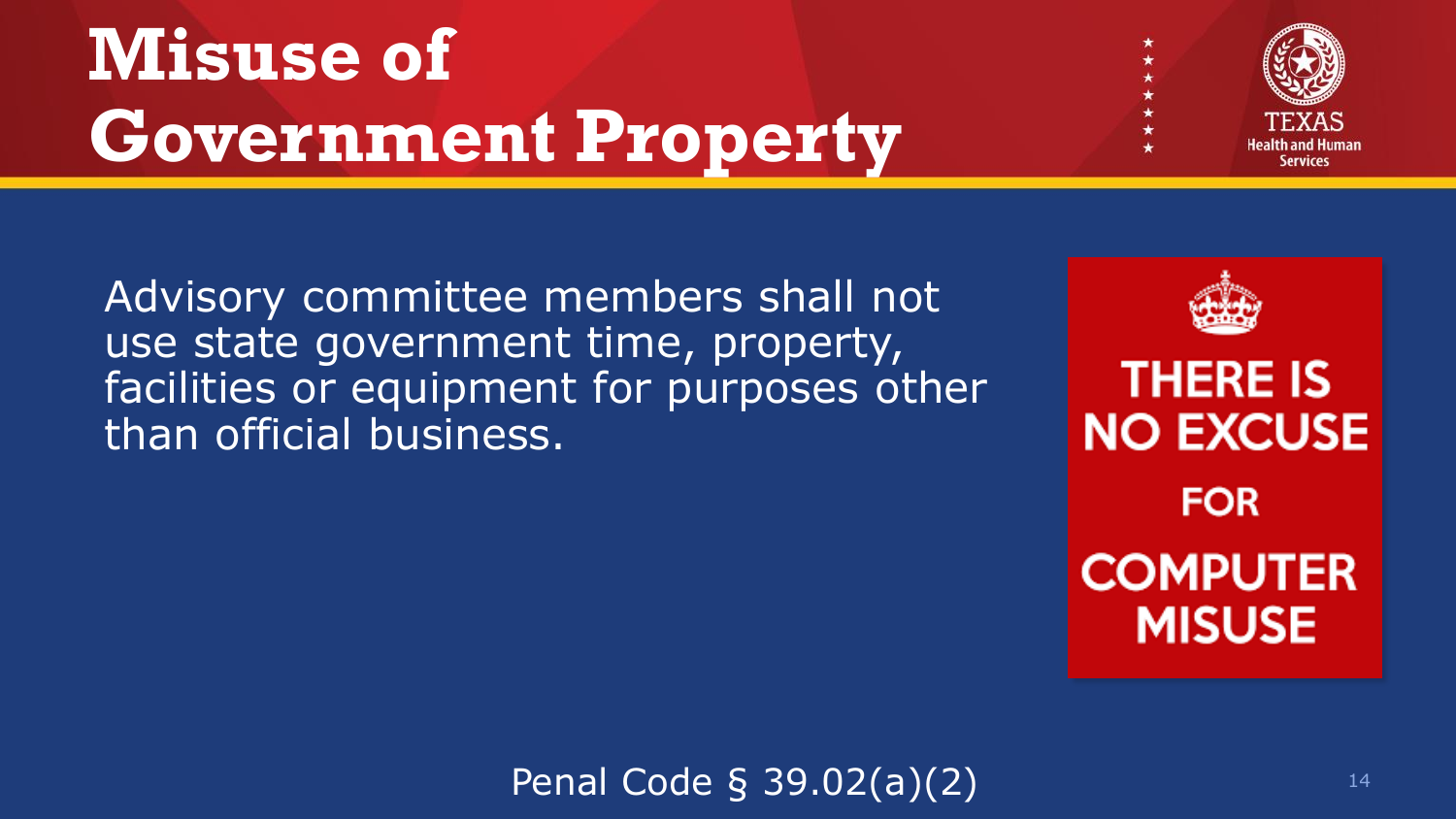## **Prohibition on Lobbying**



Advisory committees, or its members, may not expend state appropriations to advocate for or against any bill or measure.

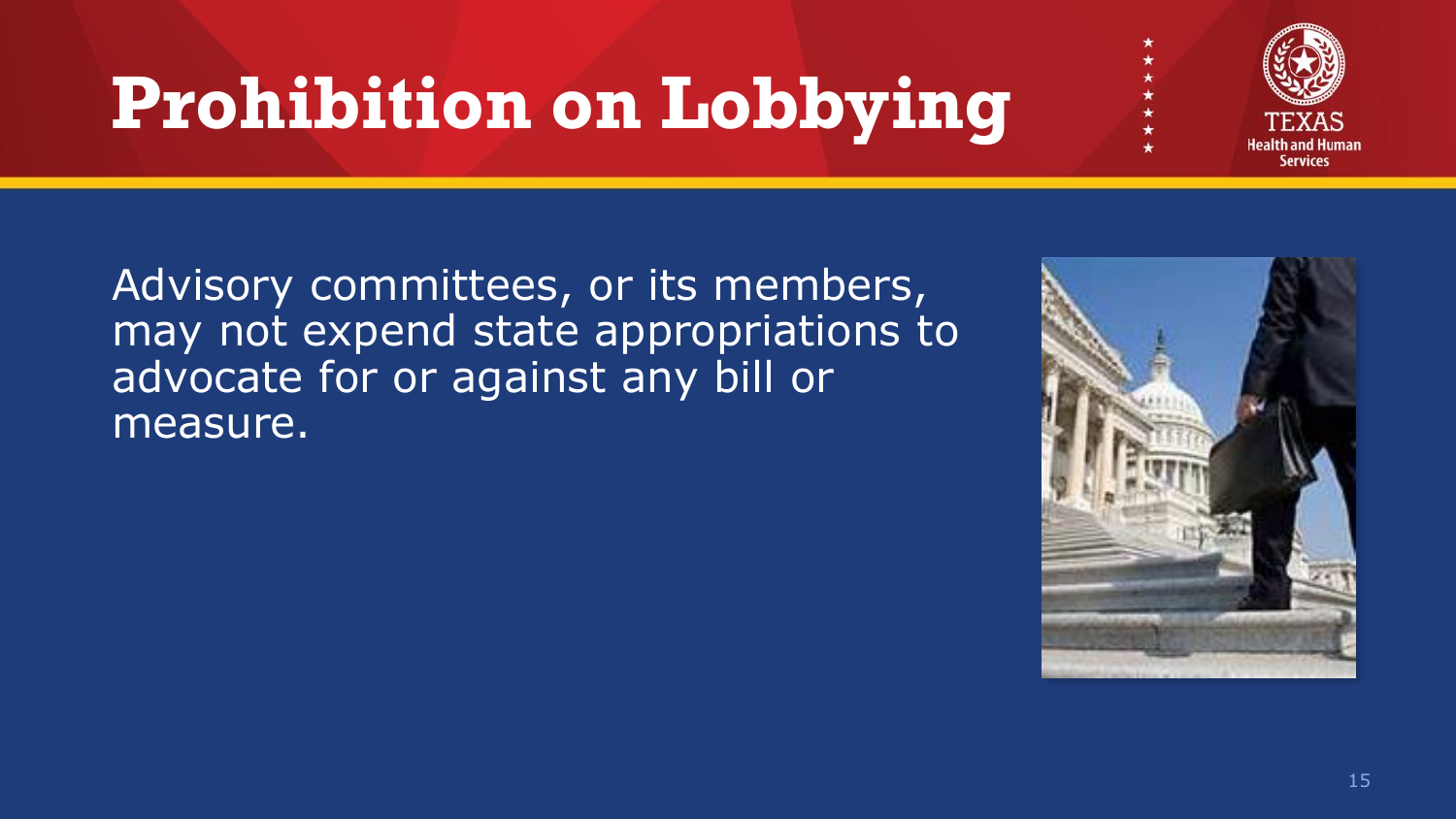#### **Public Servants**



As public servants, advisory committee members are subject to ethics laws contained in the chapters 36 & 39 of the state penal code and elsewhere in state statutes.

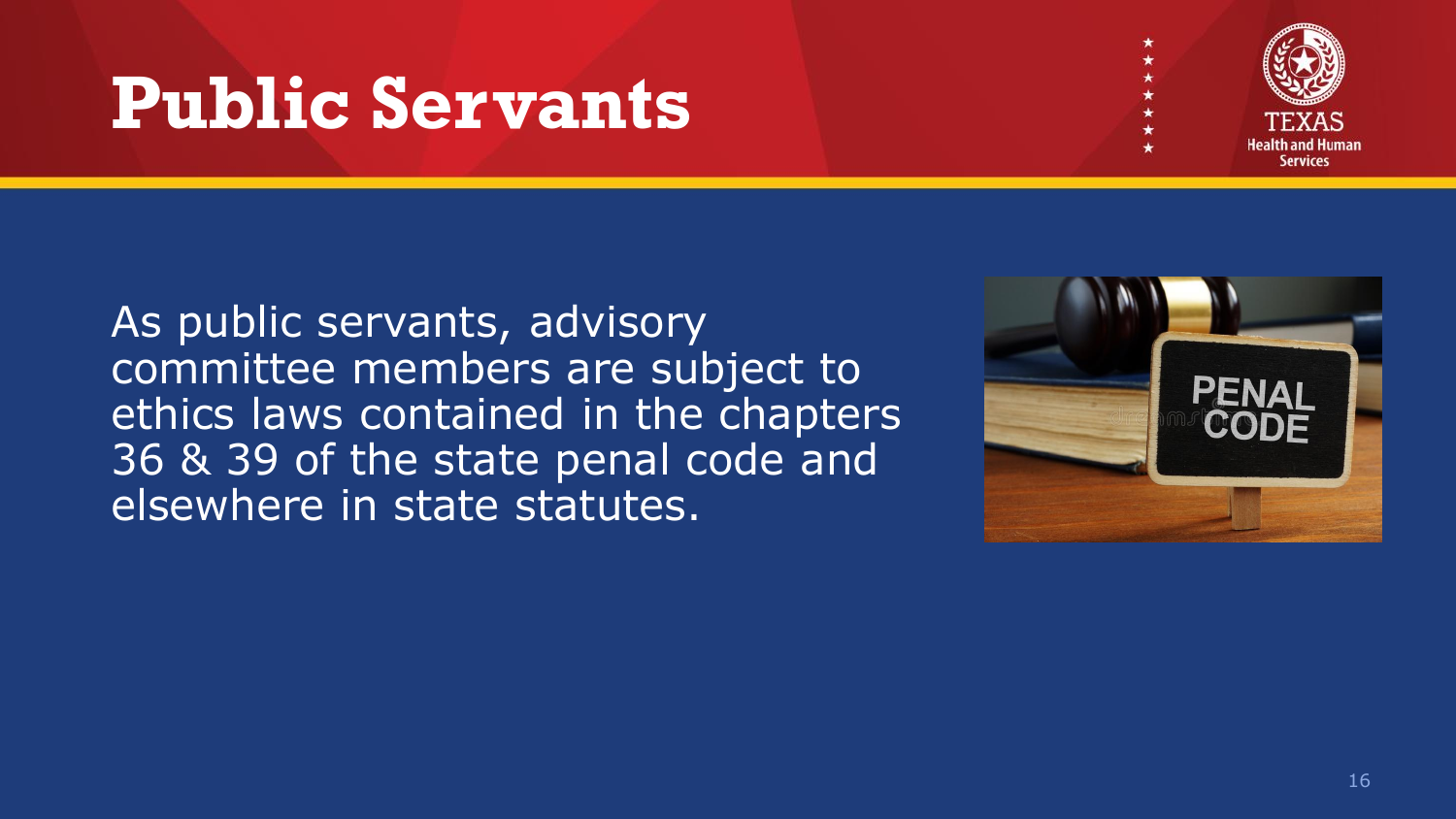#### **Contact**





David A. Reisman Chief Ethics Officer Office: (512) 428-1987 Cell: (512) 940-9221 Anonymous Helpline: (512) 424-6639 [david.reisman@hhsc.state.tx.us](mailto:david.reisman@hhsc.state.tx.us)